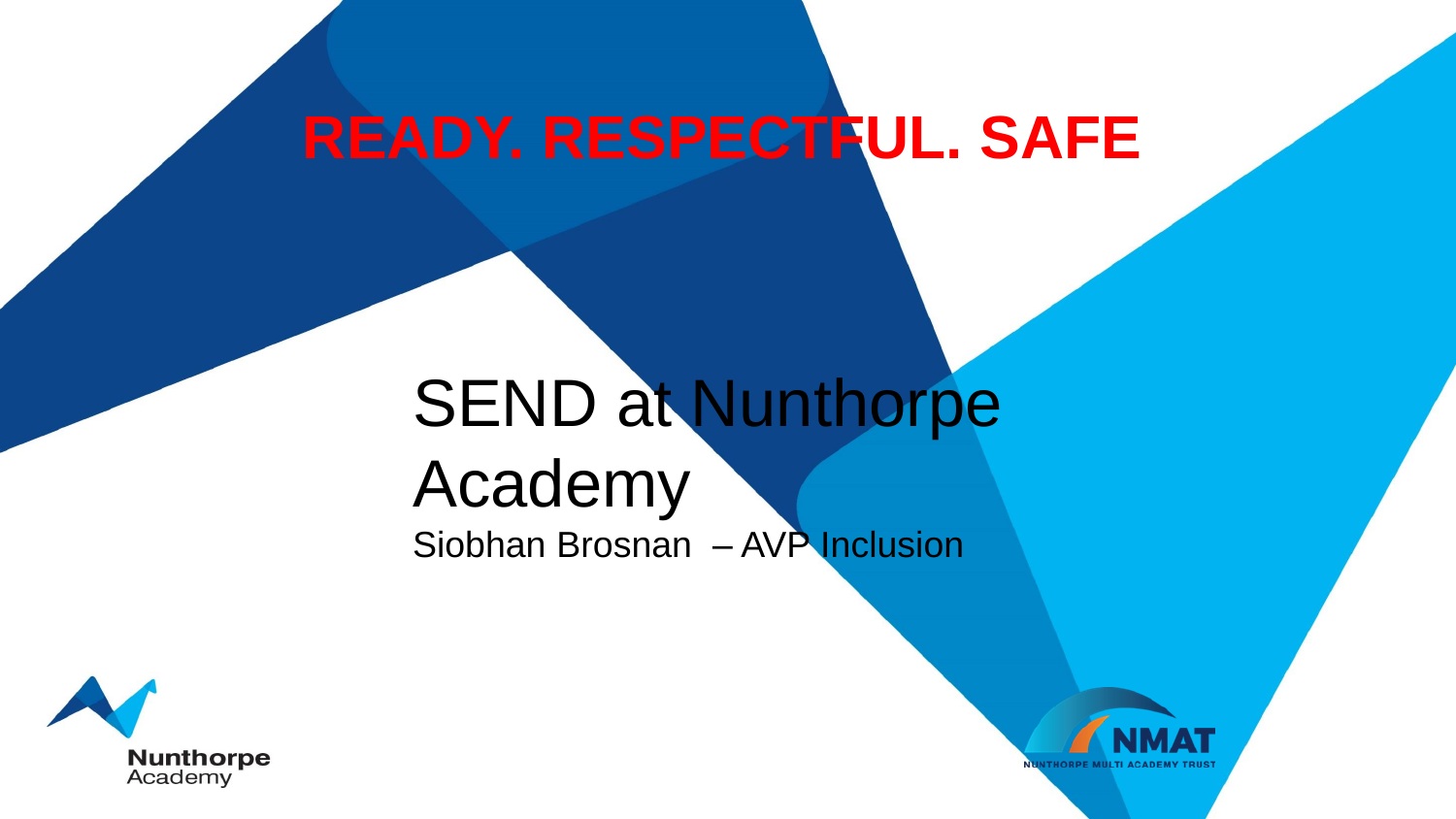If your child has a special educational need or difference- including EHCP then support will be offered during transition and once a full part of Nunthorpe Academy.

Siobhan Brosnan- AVP Inclusion acts as our SENDCo.

Contacts: sbrosnan@nunthorpe.co.uk 01642 304298



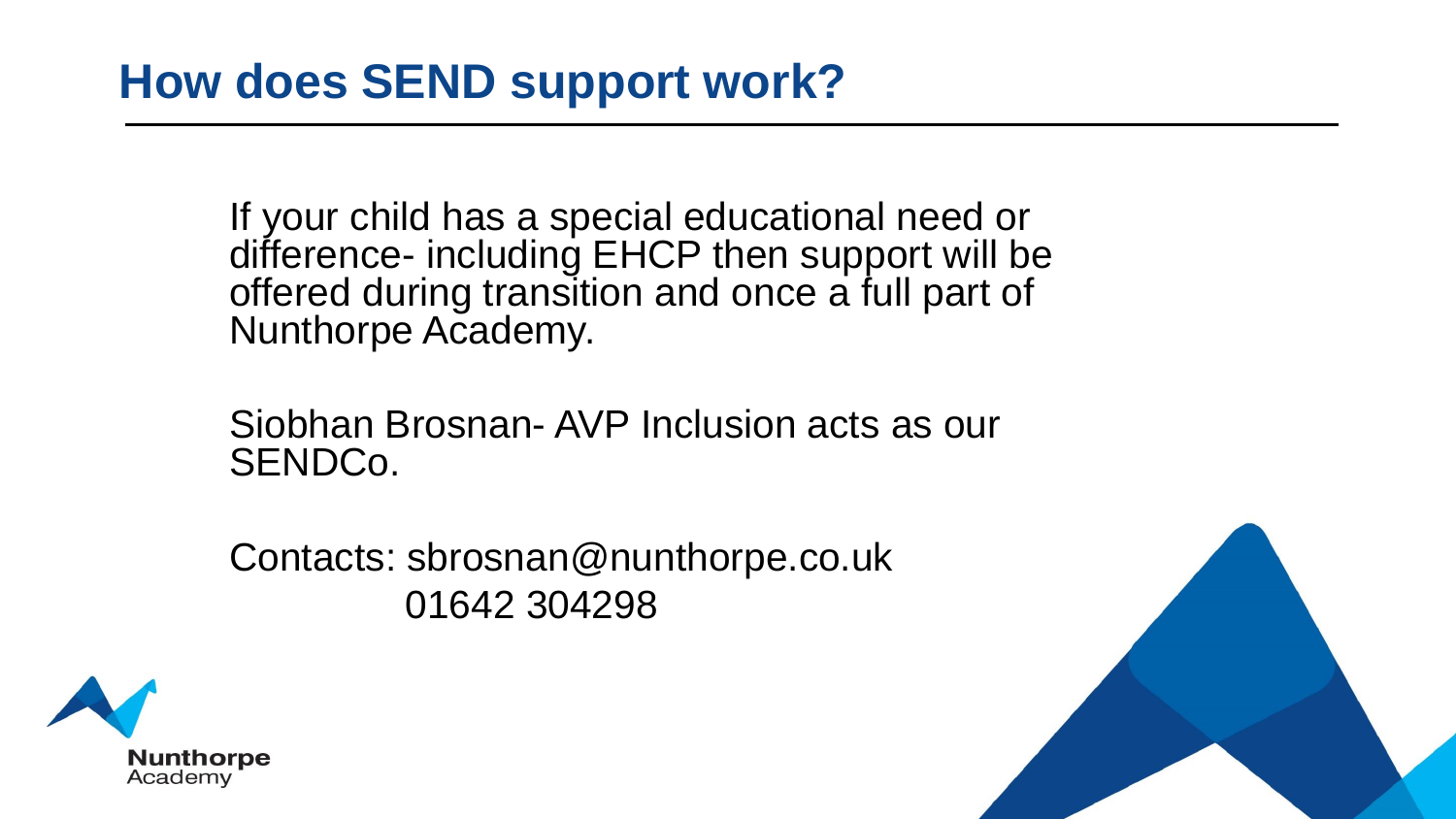### **What does SEND support at Nunthorpe look like?**

Your child will have a learning passport- written in partnership with your child's primary school, your child and yourself in the first instance.

The passport will include two targets and a list of strategies that must be adhered to in order to support your child and enable "a level playing field" for learning.



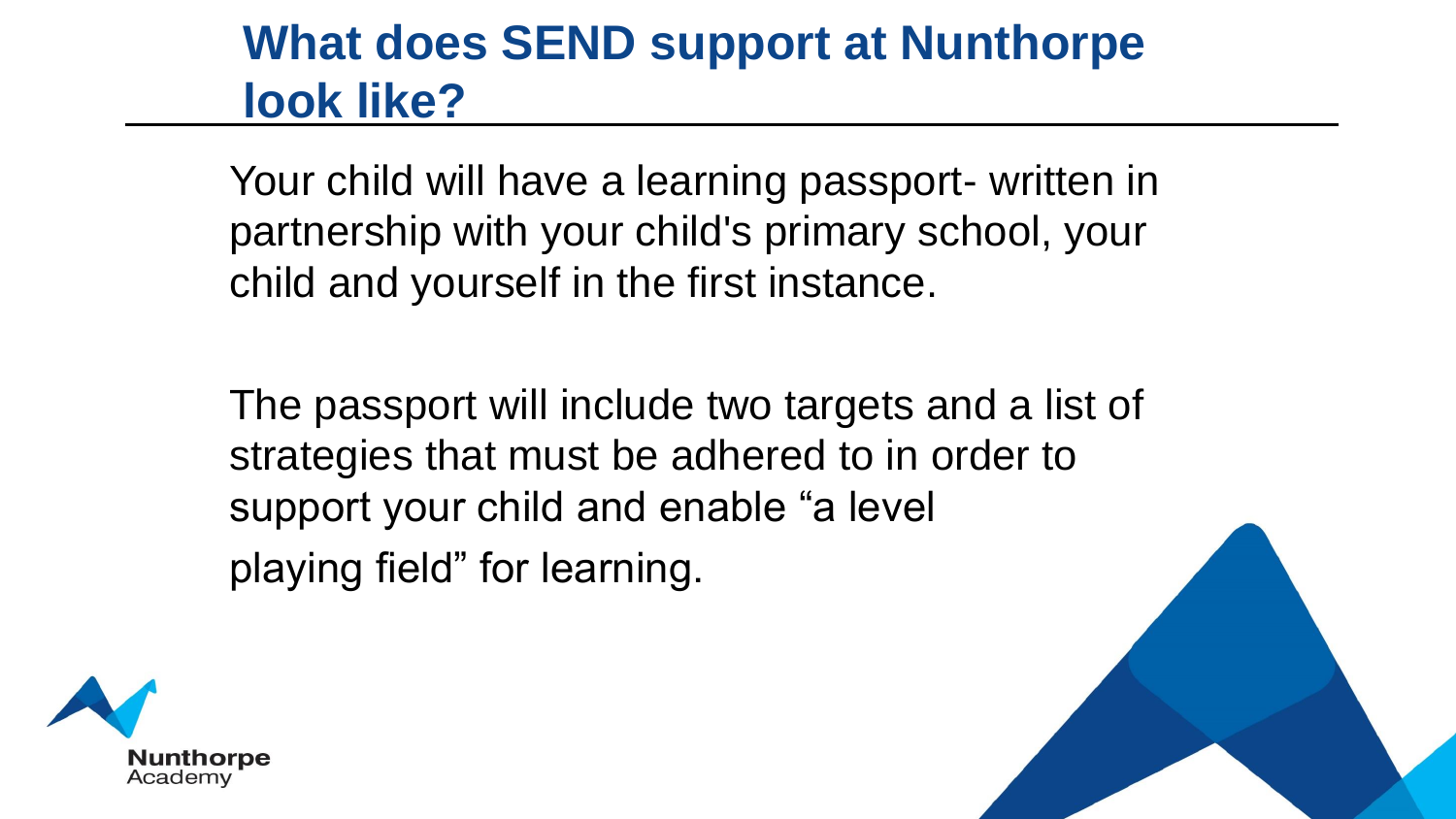### **Learning Support Assistants**

Your child's class may have a learning support assistant allocated to allow extra help and intervention to enable learning to take place.

We have a full team of 2 qualified SENDCo's, 2 nurture teachers, 12 x LSA's and 1 x SEND admin.

2 x LSA's are currently planned to be with Year 7 2022/2023

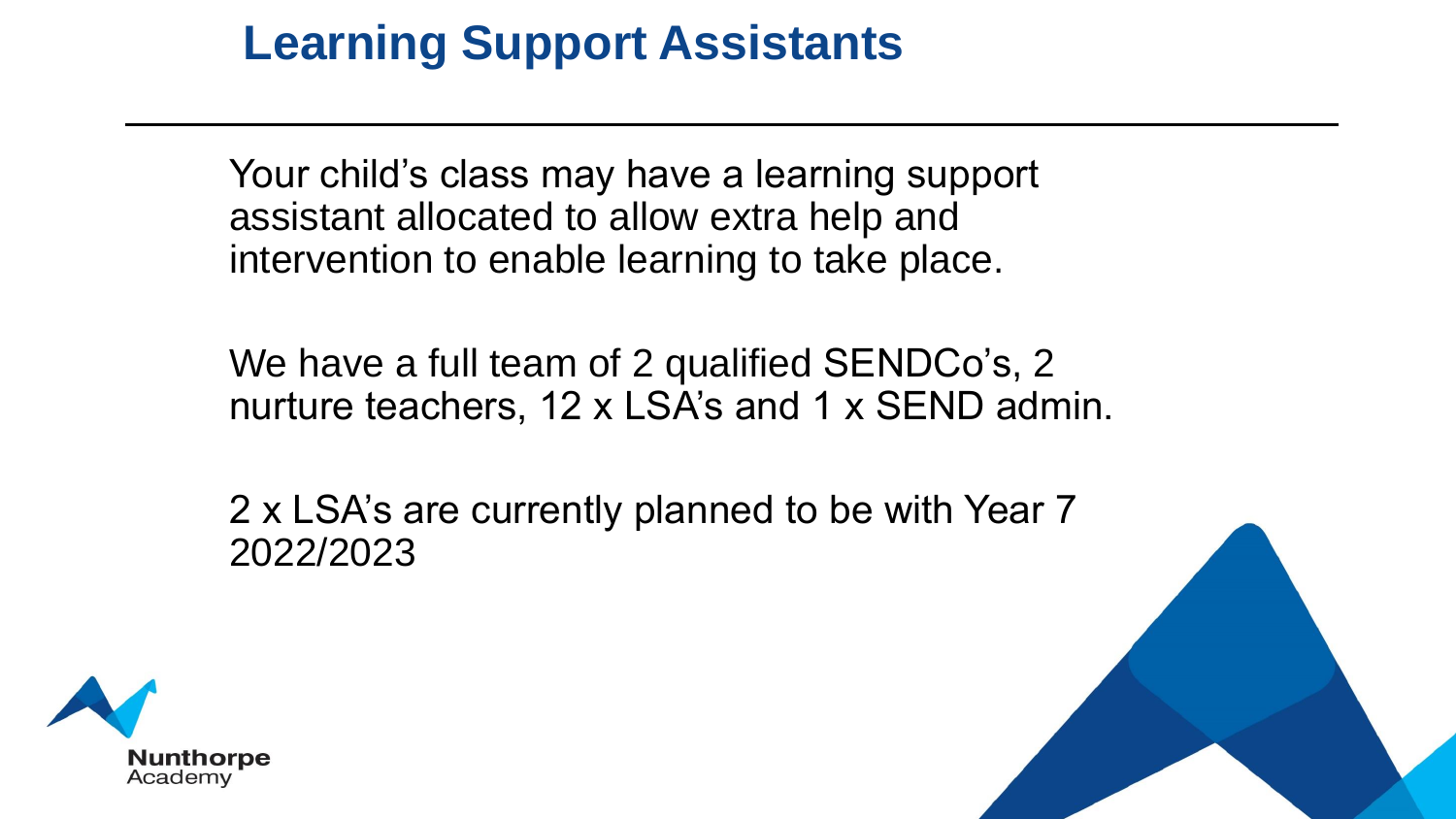#### **Nurture Group**

Year 7 includes a nurture setting group.

This group has 12 places in total.

This group complete a full range of subjects- blending main school setting with use of the Inclusion space.

Project based learning is used- where subjects such as History, MFL, DT, ICT are covered in project style work throughout the year.

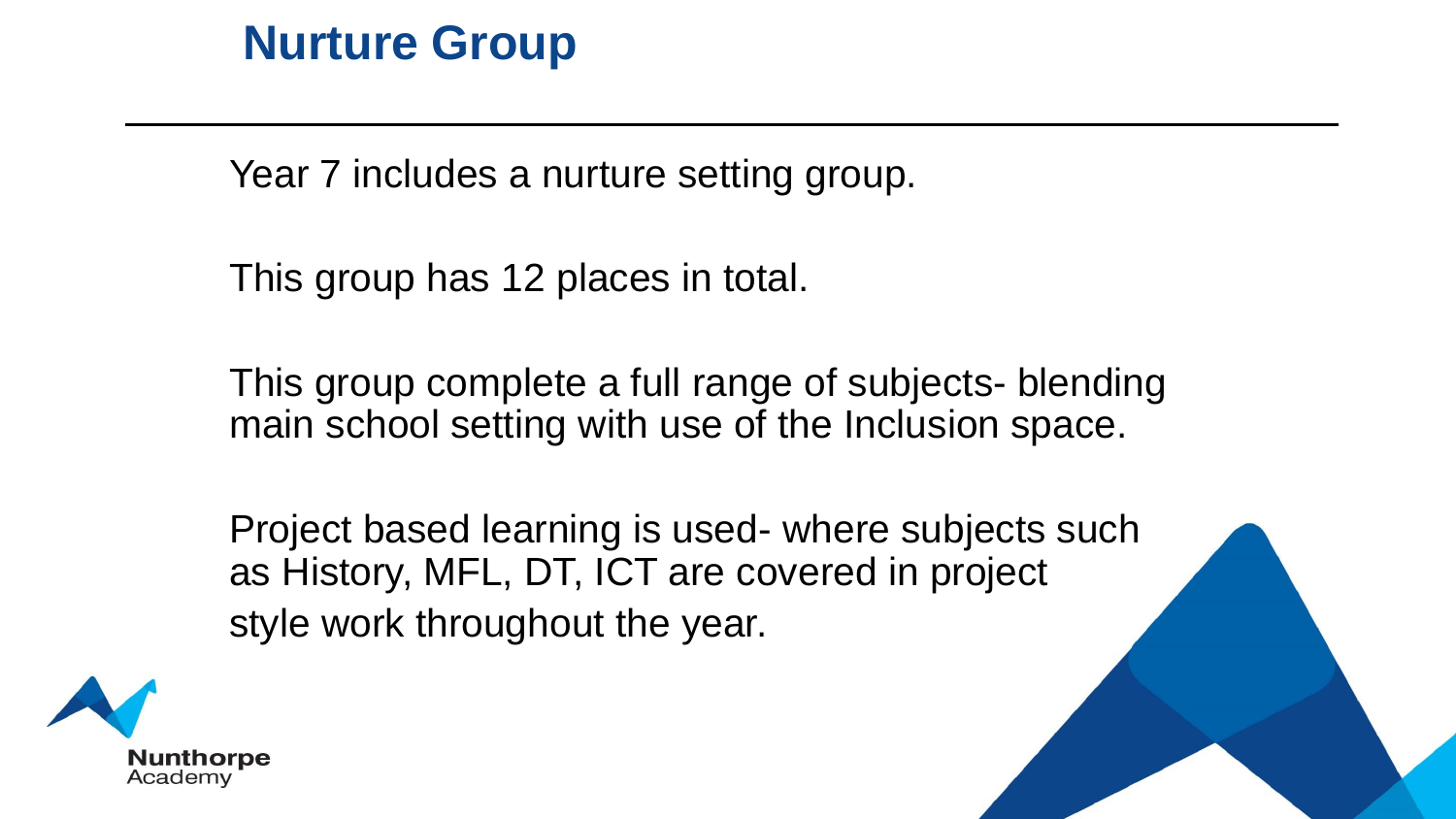### **Additional Support / Emotional Wellbeing**

Nunthorpe Academy employ the full time services of The Junction Foundation.

The Junction offer emotional wellbeing support, mental health support and positive confidence sessions to help young people embrace life both within and beyond Nunthorpe Academy.

This support is put in place on a referral basis.